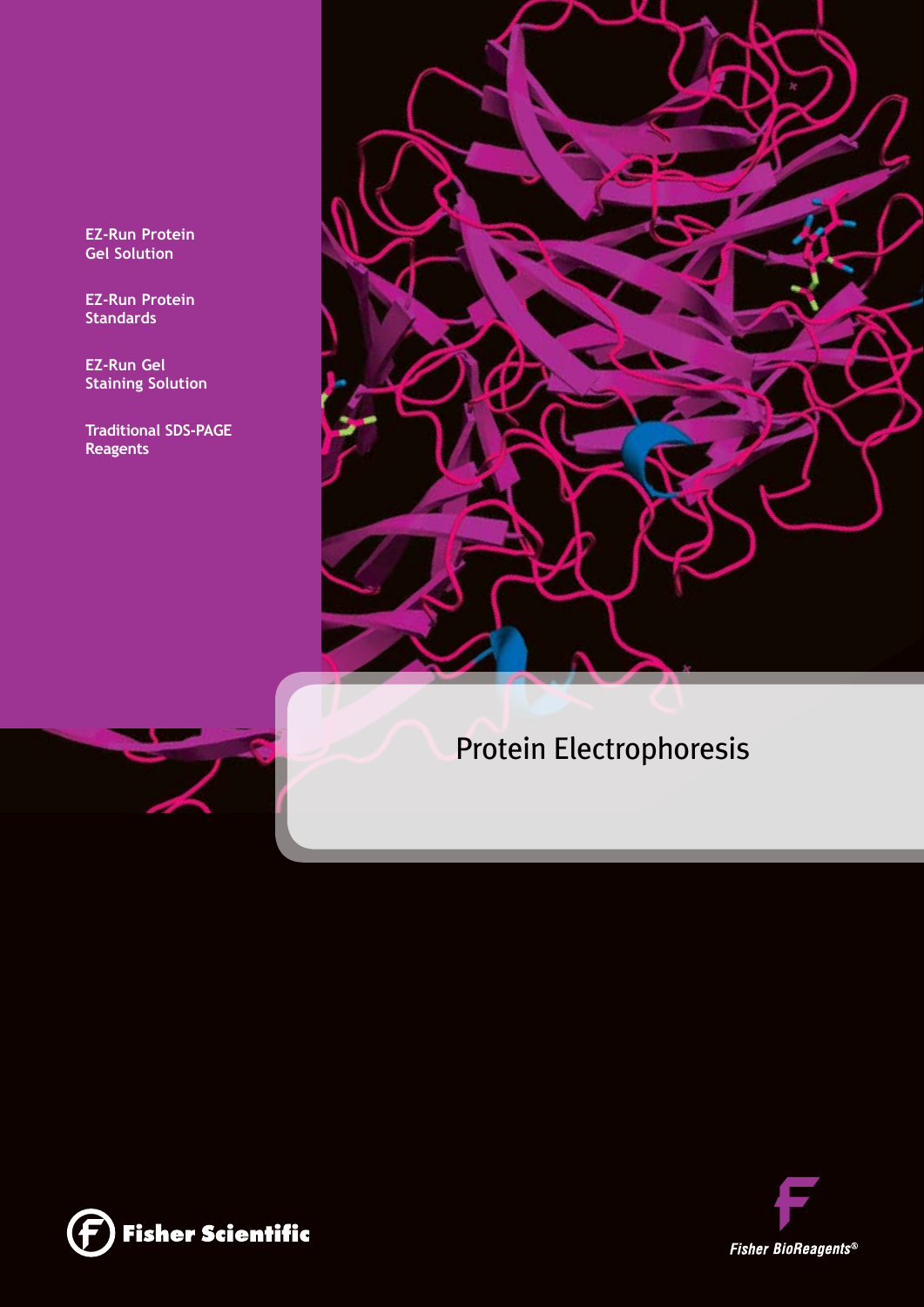# **PHORESIS**



### Introduction

Sodium dodecyl sulfate – polyacrylamide gel electrophoresis (SDS-PAGE) is the most direct method for assessing in a fast and reproducible manner, the relative molecular weight (M<sub>r</sub>) of denatured polypeptide chains and the purity of a protein preparation. In SDS-PAGE, the sample to be applied to the gel is first treated with the anionic detergent SDS which denatures the proteins in the sample and binds tightly to the protein molecules. The SDS molecules confer a relatively uniform negative charge to the polypeptide in proportion to its length. When an electric current is applied across the gel, all proteins will migrate through the gel matrix toward the anode. In this way, SDS-PAGE separates proteins according to size because the SDS-coated proteins have a uniform charge:mass ratio. Proteins with less mass travel more quickly through the gel than those with larger mass because of the sieving effect of the gel matrix.

| Shapiro et al.<br>Biochem.<br>Biophys. Res.<br>28, 815.                                  | Laemmli.<br>Nature.<br>277, 680.                                                                   | Lambin.<br>Anal. Biochem.<br>85, 114.                     | Schagger &<br>von Jagow.<br>Anal. Biochem.<br>166, 368.                | Thermo Fisher<br>Scientific.                                                                        |
|------------------------------------------------------------------------------------------|----------------------------------------------------------------------------------------------------|-----------------------------------------------------------|------------------------------------------------------------------------|-----------------------------------------------------------------------------------------------------|
| 1967<br>SDS-PAGE<br>for<br>separating<br>proteins<br>according to<br>molecular<br>weight | 1970<br>Discontinuous<br>SDS-PAGE<br>for greater<br>resolution<br>than<br>contínuous<br>gel system | 1978<br>Gradient Gels<br>for wider<br>separation<br>range | 1987<br>Tricine-SDS-<br>PAGE<br>for<br>separating<br>small<br>proteins | 2009<br>EZ-Run <sup>tw</sup><br>Protein Gel<br>for a high<br>resolution<br>continuous<br>gel system |

The SDS-PAGE technique has been refined over the years (Table 1). For example, specialized gel systems such as porosity gradient gels and Tricine-SDS-PAGE were developed to expand the M<sub>,</sub> analysis range and to improve the resolution of small proteins, respectively. Many would agree that improvements to the technique have reached a plateau and standard protocols have been adopted in most laboratories around the world.

However, Fisher BioReagents **EZ-Run Protein Gel Solution** is used as a simple, continuous gel system for SDS-PAGE that provides the resolution of a gradient gel with less preparative work than the Laemmli discontinuous gel system (Table 1). It is a premixed solution of acrylamide, bis-acrylamide, buffer, and SDS that eliminates the need of a stacking gel. The gradient-like properties of the EZ-Run gel matrix slow the migration of proteins through the electrophoretic field, enabling the resolution of small peptides and large proteins on the same gel.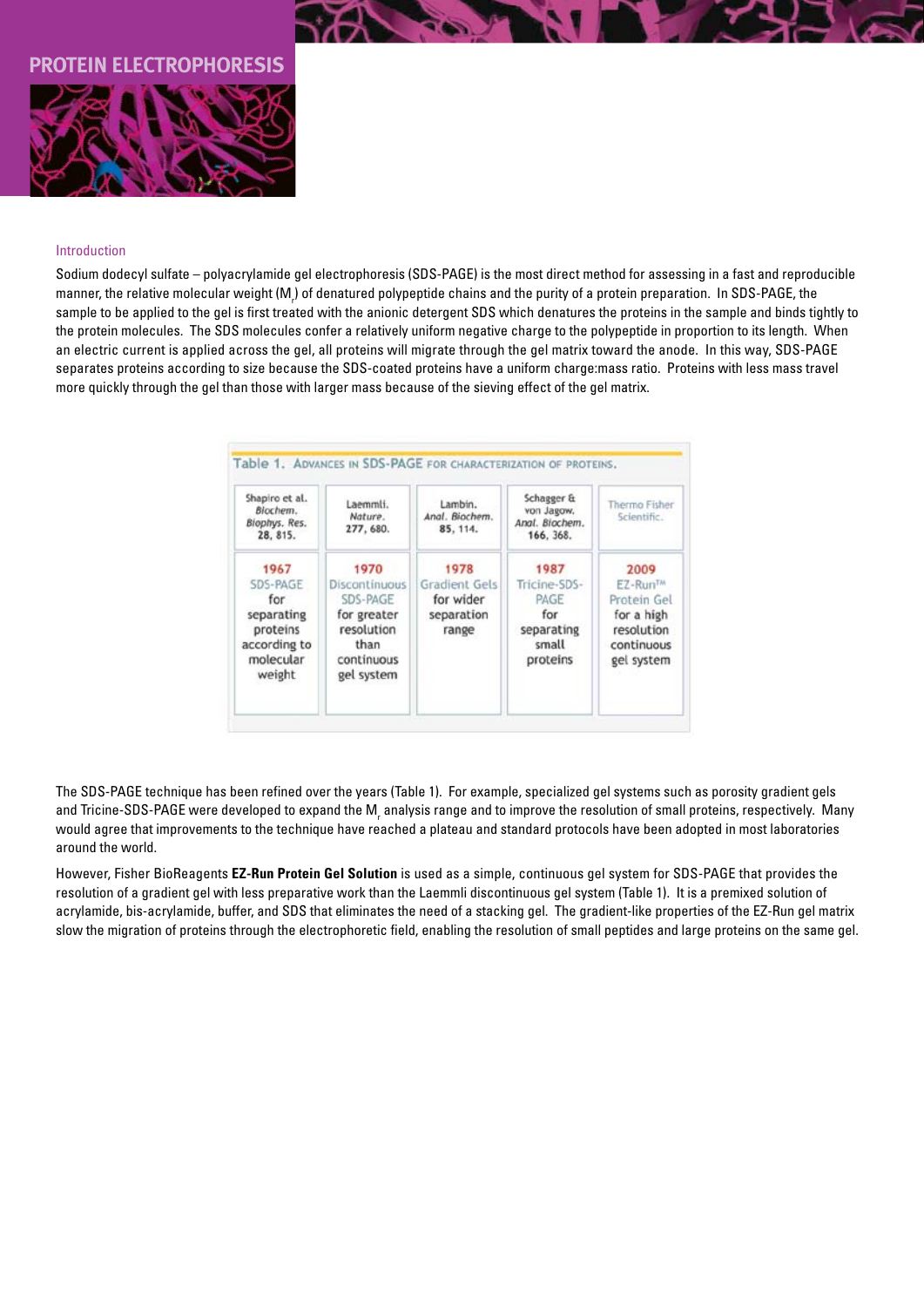#### EZ-Run™ Protein Gel Solution

- Ready to use
- Superior resolution
- • Wide separation range on same mini-gel
- No stacking gel required
- Proprietary gel chemistry
- Stable for two years at room temperature
- Compatible with all conventional staining methods
- Suitable for post-electrophoresis applications such as Western blot transfer and MALDI analysis

EZ-Run Protein Gel Solution is a unique ready-to-pour premixed solution of acrylamide, buffer, and SDS that enables superior resolution of protein bands by SDS-PAGE. The liquid blend requires only the addition of ammonium persulfate and TEMED to prepare

a quality gel matrix for SDS-PAGE. The proprietary gel chemistry imparts gradient-like properties to the polymerized gel matrix, enabling the separation of small peptides and high molecular weight proteins on the same mini-gel.

EZ-Run gel matrix is used as a simple, continuous gel system and does not require a stacking gel, which saves labor and time in casting the gel. EZ-Run gel separates small proteins like Tricine-SDS-PAGE and has a wide separation range similar to gradient gels (3 to 200kDa on the same mini-gel).

EZ-Run gels are compatible with all standard electrophoresis equipment as well as common staining methods such as Coomassie blue, silver stain, and fluorescent dyes. Postelectrophoresis techniques such as Western blot transfer, protein sequencing, and MALDI analysis can also be applied to proteins separated on EZ-Run gels.



## **Resolution equal to or better than gradient precast gels!**

EZ-Run Protein Gel Solution provides superior separation of closely spaced. small proteins (<20kDa) compared to a commercial gradient precast gel.



# **Separate wide range of protein sizes (3–200kDa) on the same minigel**

The EZ-Run continuous gel system enables separation of small peptides and high MW proteins on the same minigel. For example, a commercial 12% precast discontinuous gel is not capable of resolving the 10 and 15kDa proteins compared to the 12% EZ-Run gel.



## **EZ-Run gel matrix compatible with common gel staining methods such as fluorescent dyes**

Serial dilution of BSA (66kDa) and Ovalbumin (45kDa) are loaded in lanes 2 to 5 of an EZ-Run gel and detected with SYPRO® Ruby fluorescent protein stain. Protein standard in lane 1 is BP3602 EZ-Run Rec Protein Ladder.

### **EZ-Run Protein Gel Solution Separation Range:**

| <b>EZ-Run Gel %</b> | <b>MW Separation Range (kDa)</b> |
|---------------------|----------------------------------|
| 10                  | $10 - 220$                       |
| 12.5                | $-200$                           |
| 15                  | $2 - 100$                        |

#### EZ-Run Protein Gel Solution Ordering Information:

| <b>Description</b>                                 | <b>Size</b> | <b>Catalog No.</b> |
|----------------------------------------------------|-------------|--------------------|
| 10% EZ-Run Protein Gel Solution with buffer        | 100ml       | BP7710-100         |
| 10% EZ-Run Protein Gel Solution with buffer        | 500ml       | BP7710-500         |
| 12.5% EZ-Run Protein Gel Solution with buffer      | 100ml       | BP7712-100         |
| 12.5% EZ-Run Protein Gel Solution with buffer      | 500ml       | BP7712-500         |
| 15% EZ-Run Protein Gel Solution with buffer        | 100ml       | BP7715-100         |
| 15% EZ-Run Protein Gel Solution with buffer        | 500ml       | BP7715-500         |
| 20x Running Buffer for EZ-Run Protein Gel Solution | 500mL       | BP7700-500         |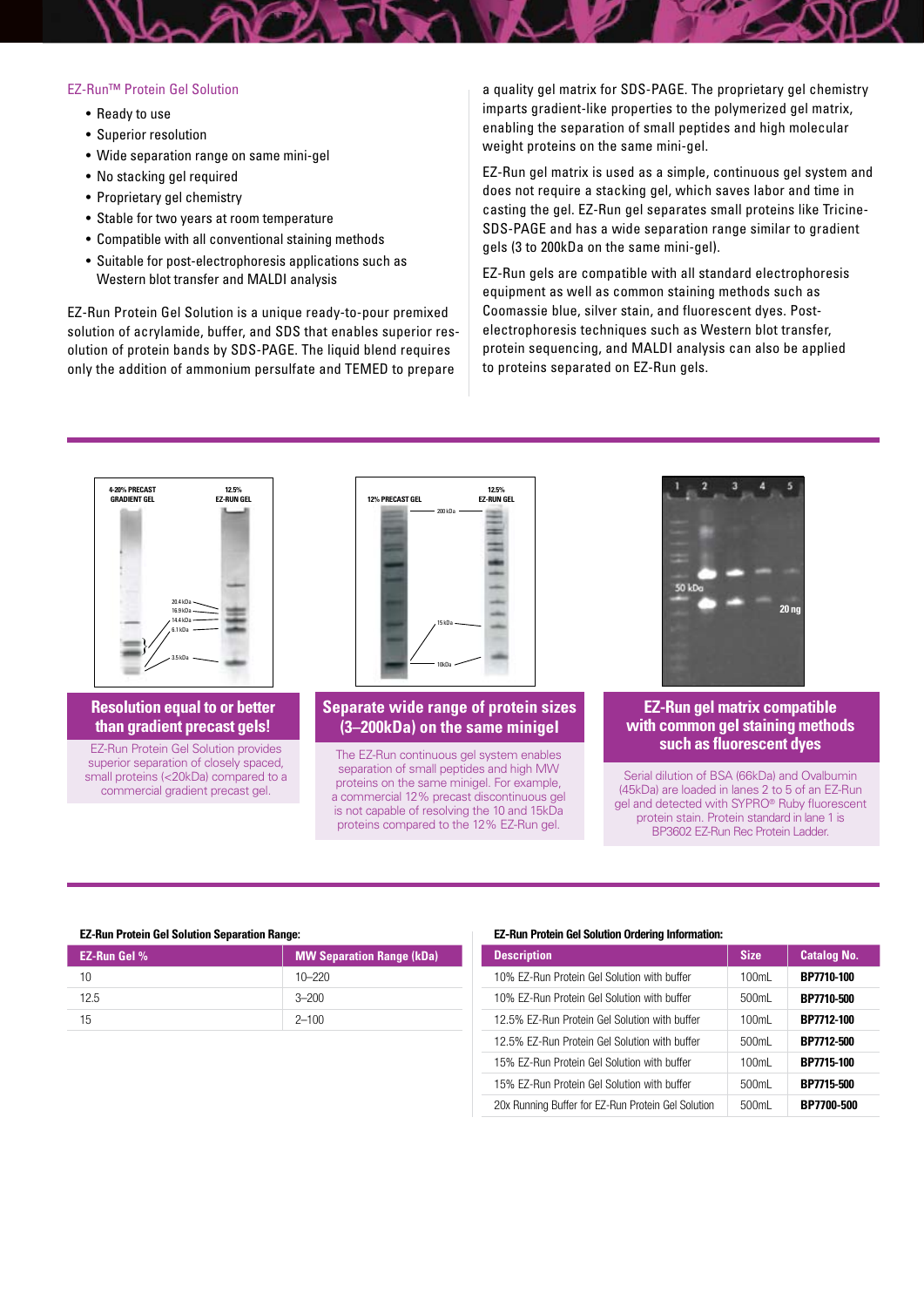# **protein electrophoresis**



## EZ-Run Protein Standards

Designed to assist in characterizing unknown proteins in polyacrylamide gels and immunoblots

- • Highly purified markers and ladders provide compact and clear bands
- Prestained standards are indispensable in monitoring protein separation and transfer efficiency
- Reference bands allow quick gel progress assessment
- • Unstained standards are most suitable for precise sizing of proteins
- All standards are supplied in loading buffer and are ready to use



| <b>Ordering Information</b>         |                 |                     |                       |                             |                   |                    |
|-------------------------------------|-----------------|---------------------|-----------------------|-----------------------------|-------------------|--------------------|
| <b>Description</b>                  | <b>MW Range</b> | <b>No. of Bands</b> | <b>Reference Band</b> | <b>Source</b>               | <b>Quantity</b>   | <b>Catalog No.</b> |
| <b>Unstained Protein Standards</b>  | 14.4-116.0kDa   |                     | ----                  | Native proteins             | $500 \mu L$       | BP3600-500         |
|                                     |                 |                     |                       |                             | $2 \times 500$ µL | <b>BP3600-1</b>    |
|                                     | 10.0-200.0kDa   | 14                  | 50kDa                 | Recombinant proteins        | 500 <sub>µ</sub>  | BP3602-500         |
|                                     |                 |                     |                       |                             | $2 \times 500$ µL | BP3602-1           |
| <b>Prestained Protein Standards</b> | 20.0-118.0kDa   | 6                   | $---$                 | Native proteins             | $500 \mu L$       | BP3601-500         |
|                                     |                 |                     |                       |                             | $2 \times 500$ µL | BP3601-1           |
|                                     | 11.0-170.0kDa   | 10                  | 72kDa                 | <b>Recombinant proteins</b> | $500 \mu L$       | BP3603-500         |
|                                     |                 |                     |                       |                             | $2 \times 500$ µL | BP3603-1           |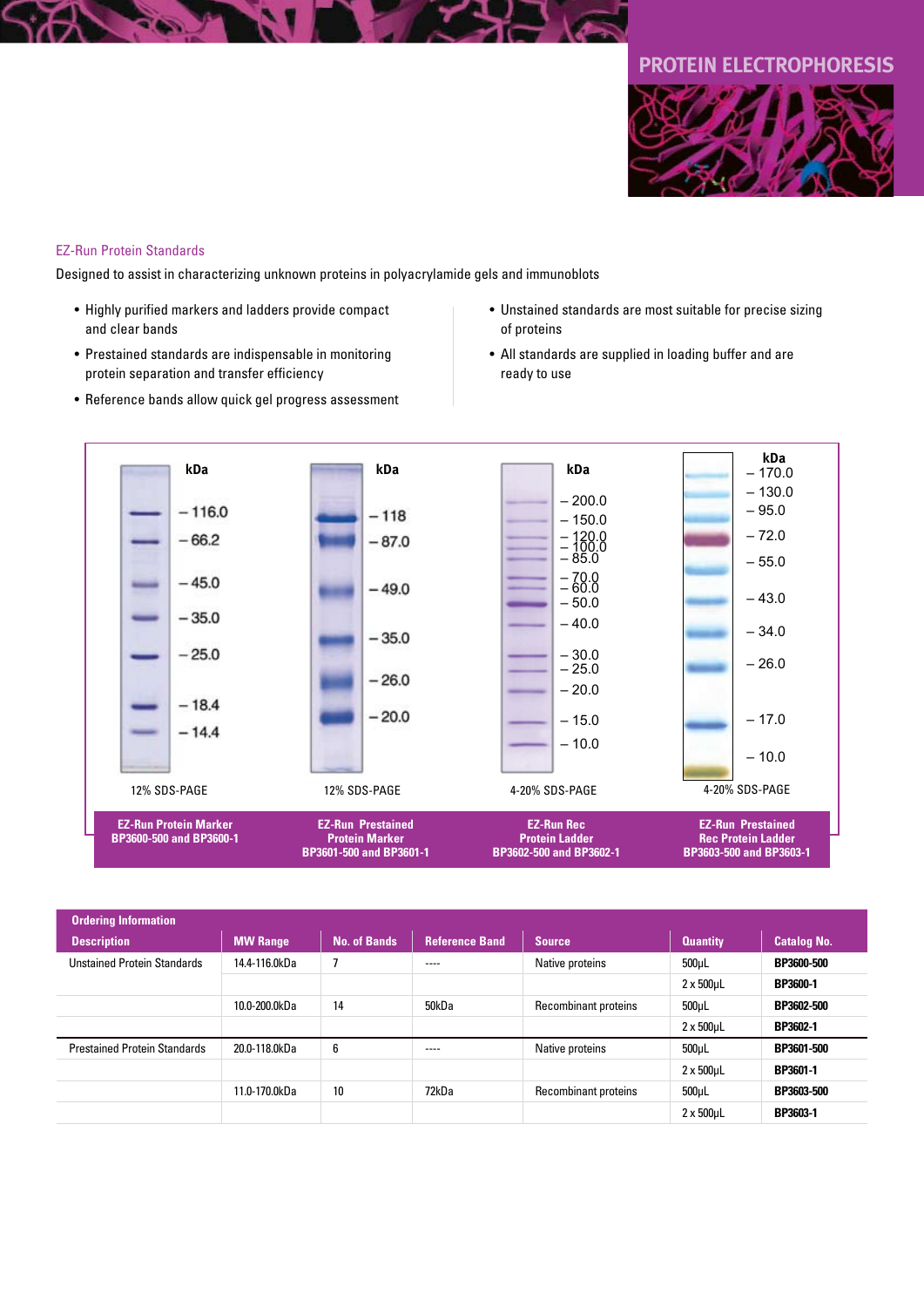# **protein electrophoresis**



# EZ-Run Protein Gel Staining Solution

# *Highly sensitive, nontoxic*

- • Detects as little as 5ng protein
- Produces minimal or no background
- Permits rapid staining/destaining (30 minute staining and one hour destaining in water is sufficient for most applications)
- Contains Coomassie Brilliant Blue G-250
- • Does not contain methanol or acetic acid
- Ready to use

| Ordering Information |                    |
|----------------------|--------------------|
| <b>Quantity</b>      | <b>Catalog No.</b> |
|                      | <b>BP3620-1</b>    |
|                      | <b>BP3620-4</b>    |

One liter of EZ-Run Protein Gel Staining Solution is sufficient for 50 minigels.

# **EZ-Run Protein Gel Staining Solution**



**Conventional Coomassie Blue Staining**



#### **Destaining of EZ-Run Protein Gel Staining Solution** Compared to conventional Coomassie Blue

staining, the EZ-Run

stain produces very clean backgrounds using only water for destaining.

# **Staining sensitivity with EZ-Run Protein Gel Staining Solution**



Serial dilution of BSA on 10% SDS-PAGE demonstrating staining sensitivity of EZ-Run Protein Gel Staining Solution.

**Linear range of protein detection using BP3620 EZ-Run Protein Gel Staining Solution**



Band intensity was measured and plotted against the amount of protein (BSA) loaded per gel lane. The result shows a linear dynamic range from 5ng to 2000ng using EZ-Run Protein Gel Staining Solution.

## **Additional Protein Electrophoresis Reagents from Fisher BioReagents**

## **Buffers for Protein Electrophoresis**

| <b>Description</b>                                           | <b>Quantity</b> | <b>Catalog No.</b> |
|--------------------------------------------------------------|-----------------|--------------------|
| Protein Gel-loading dye for SDS-PAGE                         |                 |                    |
| 2x                                                           | 1mL             | <b>BP637-1</b>     |
| 2x                                                           | 5mL             | <b>BP637-5</b>     |
| <b>TG Tris-Glycine</b>                                       |                 |                    |
| 10X                                                          | 1 <sub>L</sub>  | BP1306-1           |
| 10X                                                          | 41              | BP1306-4           |
| 10 <sub>X</sub>                                              | $1L^*$          | BP1307-1           |
| <b>TGS Tris-Glycine-SDS</b>                                  |                 |                    |
| 10X                                                          | 1 <sub>L</sub>  | BP1341-1           |
| 10X                                                          | 4L              | BP1341-4           |
| 5X                                                           | $1L^*$          | BP1398-92          |
| 10X                                                          | $1L^*$          | BP1342-1           |
| <b>SDS Sodium Dodecyl Sulfate</b>                            |                 |                    |
| 10%                                                          | 200mL           | BP2436-200         |
| 10%                                                          | 1 <sub>L</sub>  | BP2436-1           |
| 20%                                                          | 200mL           | BP1311-200         |
| 20%                                                          | 1L              | BP1311-1           |
| <b>PBS Phosphate Buffered Saline</b>                         |                 |                    |
| 10X                                                          | 500mL           | BP399-500          |
| 10X                                                          | 1L              | <b>BP399-1</b>     |
| 10X                                                          | 4L              | <b>BP399-4</b>     |
| 10X                                                          | <b>20L</b>      | BP399-20           |
| <b>TBS Tris-Buffered Saline</b>                              |                 |                    |
| 10X(7.4)                                                     | 100mL           | BP2471-100         |
| 10X(7.4)                                                     | 500mL           | BP2471-500         |
| 10X(7.4)                                                     | 1L              | <b>BP2471-1</b>    |
| *Dax contribute a conditional and by 41. Discussed in contra |                 |                    |

\*Pre-weighed powder to make 1L. Dissolve in water.

# **Detergents/Denaturing Agents**

| <b>Description</b>        | <b>Quantity</b>   | <b>Catalog No.</b> |
|---------------------------|-------------------|--------------------|
| <b>BRIJ 35</b>            | 500q              | BP345-500          |
| CHAPS                     | 1g                | <b>BP571-1</b>     |
|                           | 5q                | <b>BP571-5</b>     |
| <b>CHAPSO</b>             | 500 <sub>mq</sub> | <b>BP575-500</b>   |
| SDS                       | 100q              | BP166-100          |
|                           | 500q              | BP166-500          |
|                           | 5kg               | <b>BP166-5</b>     |
| SDS 10% SOLUTION          | 200mL             | BP2436-200         |
|                           | 1L                | <b>BP2436-1</b>    |
| SDS 20% SOLUTION          | 200mL             | BP1311-200         |
|                           | 1L                | BP1311-1           |
| TRITON X-100              | 100mL             | BP151-100          |
|                           | 500mL             | BP151-500          |
| TWEEN 20                  | 100mL             | BP337-100          |
|                           | 500mL             | BP337-500          |
| TWEEN 80                  | 500mL             | BP338-500          |
| N-OCTL-B-D-GLUCPYRANOSIDE | 500 <sub>mq</sub> | BP585-500          |
|                           | 1g                | <b>BP585-1</b>     |
|                           | 5g                | <b>BP585-5</b>     |
|                           | 25q               | <b>BP585-25</b>    |